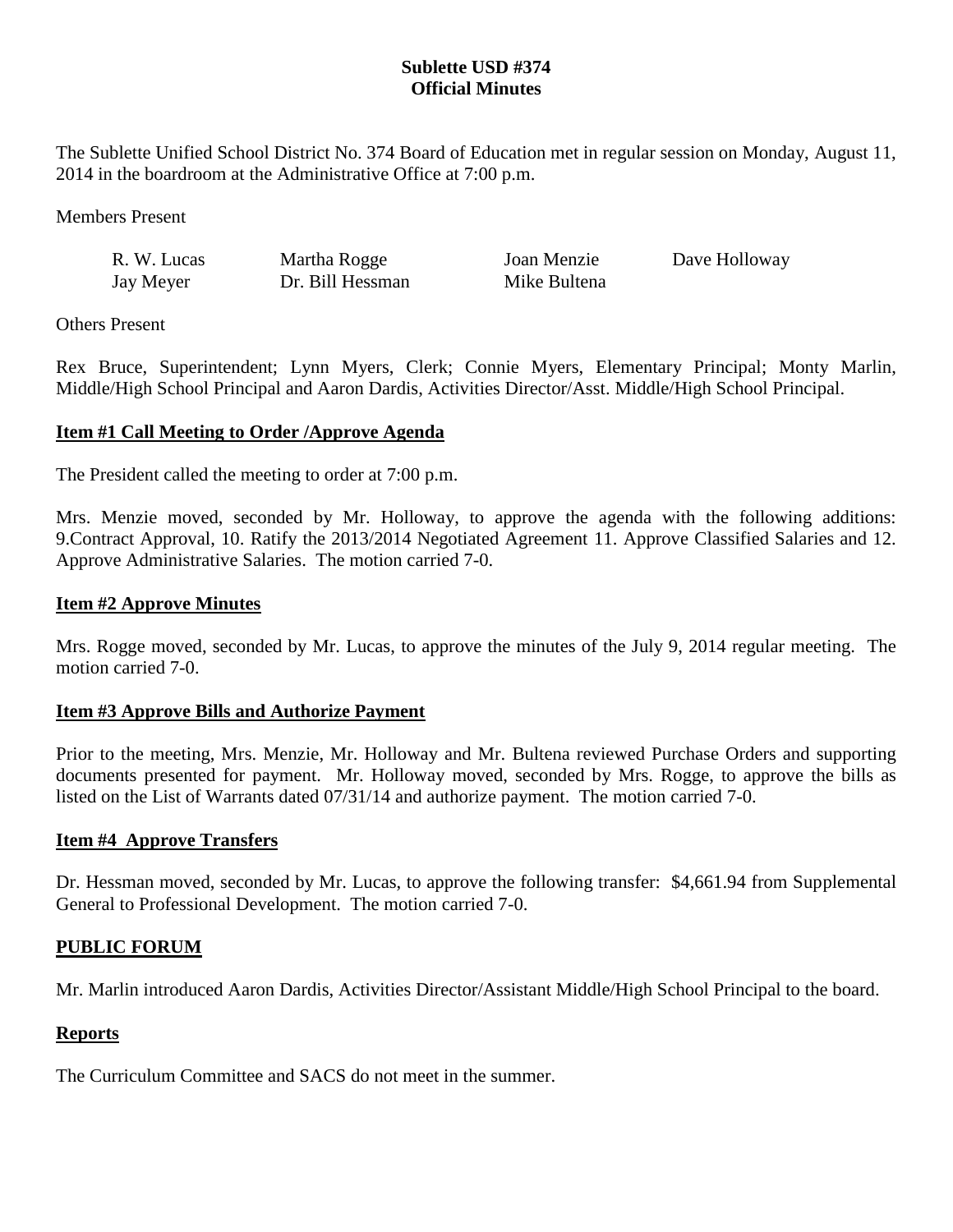Board Minutes Page 2 August 11, 2014

#### **Principals**

Mr. Marlin discussed honor roll policy, NHS qualifications, cell phone policy and chromebook repair policy.

Mrs. Myers reported the most changes in certified personnel at the elementary school in forty three years. She also discussed the online lesson plan book, chromebooks for sixth grade and the Lexia reading program.

### Activities Director

Mr. Dardis reported on the changes in the High Plains League and that fall sports practices will begin on Monday.

### SWPRSC/HPEC

Mr. Meyer reported on the SWPRSC Board meeting. Mr. Bultena reported on the HPEC meeting.

### Superintendent:

Mr. Bruce reported on the camera systems in the elementary and middle/high school, the FY 15 Budget, teacher evaluations, and discussed site councils with the board.

### **Item #5 Approve Policy Book Updates**

Mrs. Rogge moved, seconded by Mrs. Menzie to approve the board policy book updates recommended by KASB. The motion carried 7-0.

## **Item #6 Executive Session – Non-elected Personnel**

Mr. Lucas moved, seconded by Mr. Holloway, to go into executive session to discuss non-elected personnel, in order protect the privacy interest of an identifiable individual(s), to include Mr. Bruce in executive session, and to reconvene to open session in the boardroom at 8:35 p.m. The motion carried 7-0.

The Board reconvened to open session at 8:35 p.m.

## **Item #7 Executive Session Negotiations**

Mr. Holloway moved, seconded by Mr. Bultena, to go into executive session to discuss negotiations, to include Mr. Bruce, and to reconvene to open session in the boardroom at 8:50 p.m. The motion carried 7-0.

The Board reconvened to open session at 8:50 p.m.

## **Item #8 Resignations**

Mrs. Menzie moved, seconded by Mr. Lucas, to accept the resignations of Teresa Mora, elementary school cook and Valerie Phoenix, daycare worker. The motion carried 7-0.